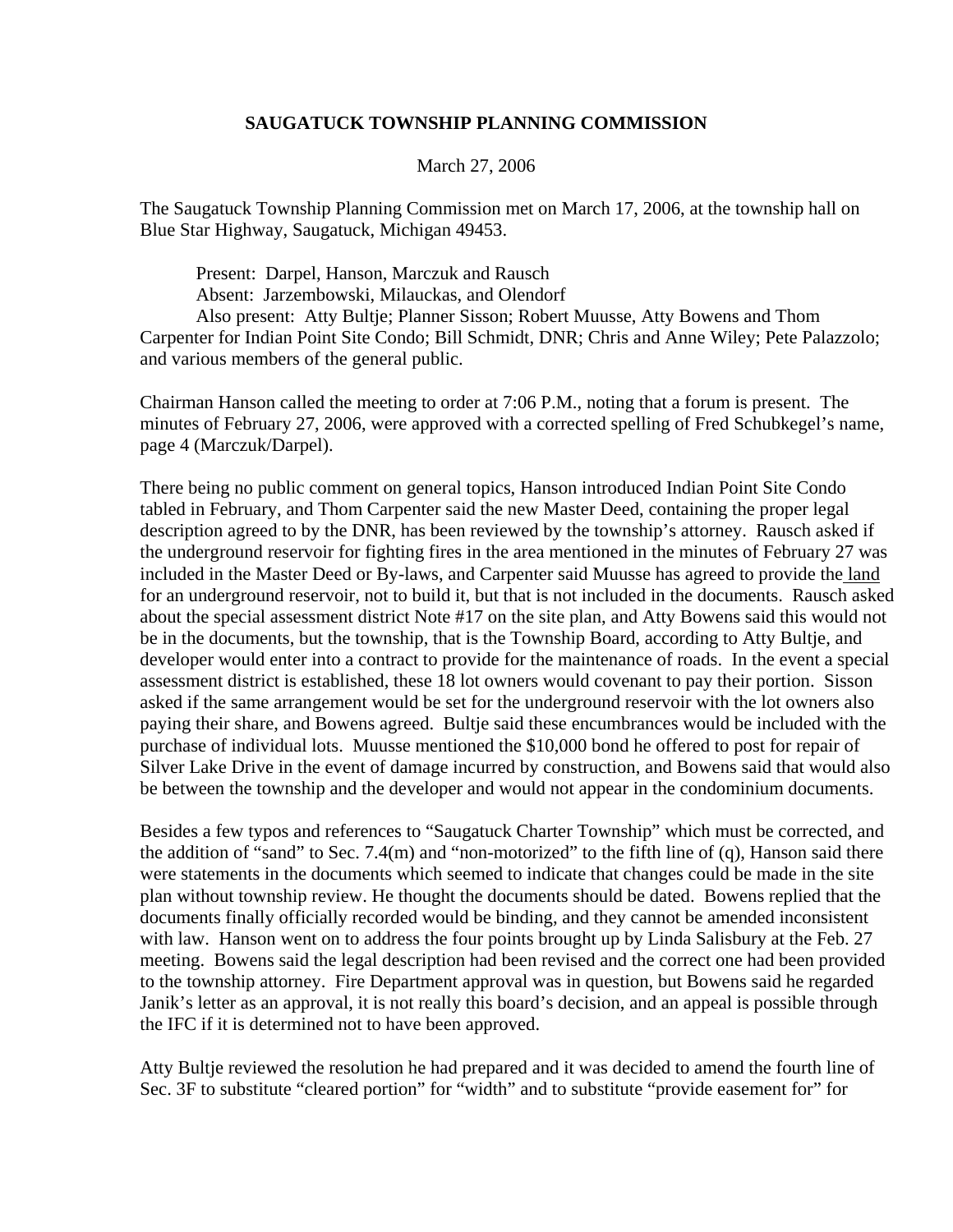"include" in Sec. 3R. Bultje said in answer to questions about the fire department approval, that he would like Janik to clarify by letter whether Secs. D106 and 107 of the IFC apply and whether they are satisfied by the provisions in the condo documents.

When Hanson opened the discussion to public comment, Atty Eric Guerin, standing in for Fred Schubkegel, who represents persons unknown, commented that a road maintenance agreement was in the original Bylaws but not in the current one, the legal description on the site plan does not represent the legal description of the development, and the IFC does not seem to be satisfied. He quoted from a memo from Atty Bultje of Nov. 3, 2005, and suggested the developer should go through an appeal procedure with the IFC. Bultje said he would like to see if the Fire Department determines this development satisfies D107, and if it doesn't there is an appeal procedure. In any event, no occupancy permit will be issued until this is satisfied. Atty Bowens said the applicant and the township came to the conclusion that the IFC meant developments of 30 dwellings, and this development has only 18. Linda Salisbury said there are 47 homes on the dead-end road. She agreed that the road maintenance provisions had been removed from the documents, and she insisted that the legal description was still incorrect because the property on record shows Webster still owning parcels he sold to the DNR. She added that a third party estimated the amount of bond needed to bring Silver Lake Drive back to today's condition at \$25,000. Salisbury presented a letter enumerating all her continued concerns.

Bill Schmidt of the DNR testified that the DNR bought land in 1995 and 1996 from Webster and when he found out about this development he checked the legal description and determined it needed to be corrected. He said he now can verify that the legal description in the Master Deed is correct.

Dayle Harrison asked that the natural features be protected by prohibiting cutting down trees within 50 feet from the water, but he admitted this development is not within the Natural River Overlay. Bultje said there is no prohibition per se for cutting trees in the documents, and Sisson said it would be difficult to require something that is not in the ordinance. Muusse said it was not his intention to clear cut because the trees are valuable to the property.

There being no further public comment, Rausch made a motion to approve the resolution for Indian Point Site Condominium Single Family Residential Development as modified in Sec. 3F and 3R as previously mentioned. Darpel seconded and a roll call vote resulted in a unanimous approval.

Next on the agenda was a public hearing on a SAU request and site plan review by Dr. Christopher Wiley to build a professional office building in C-3 next to Burger King. Secretary Rausch read the notice published in the local newspaper. Cal Becksvoort displayed the site plan and explained the building would have approx. 2700 s.f. and 1-1/2 stories. He said the parcel is 1.4 acres, nonconforming, but grandfathered in as lot of record. The plan meets setback requirements. The white pines and a wooded area at the rear of the parcel will remain undisturbed, and native species will be used in the landscaping plan. Storm water will move to a retention pond on the Blue Star side of the property. The plan has not as yet been submitted to the Drain Commission. Hours of operation will be 8:00 to 5:00, and lighting will be low-impact near the entrance to the building or on the building. The applicant has Fire Department approval. Future expansion is pictured on the site plan.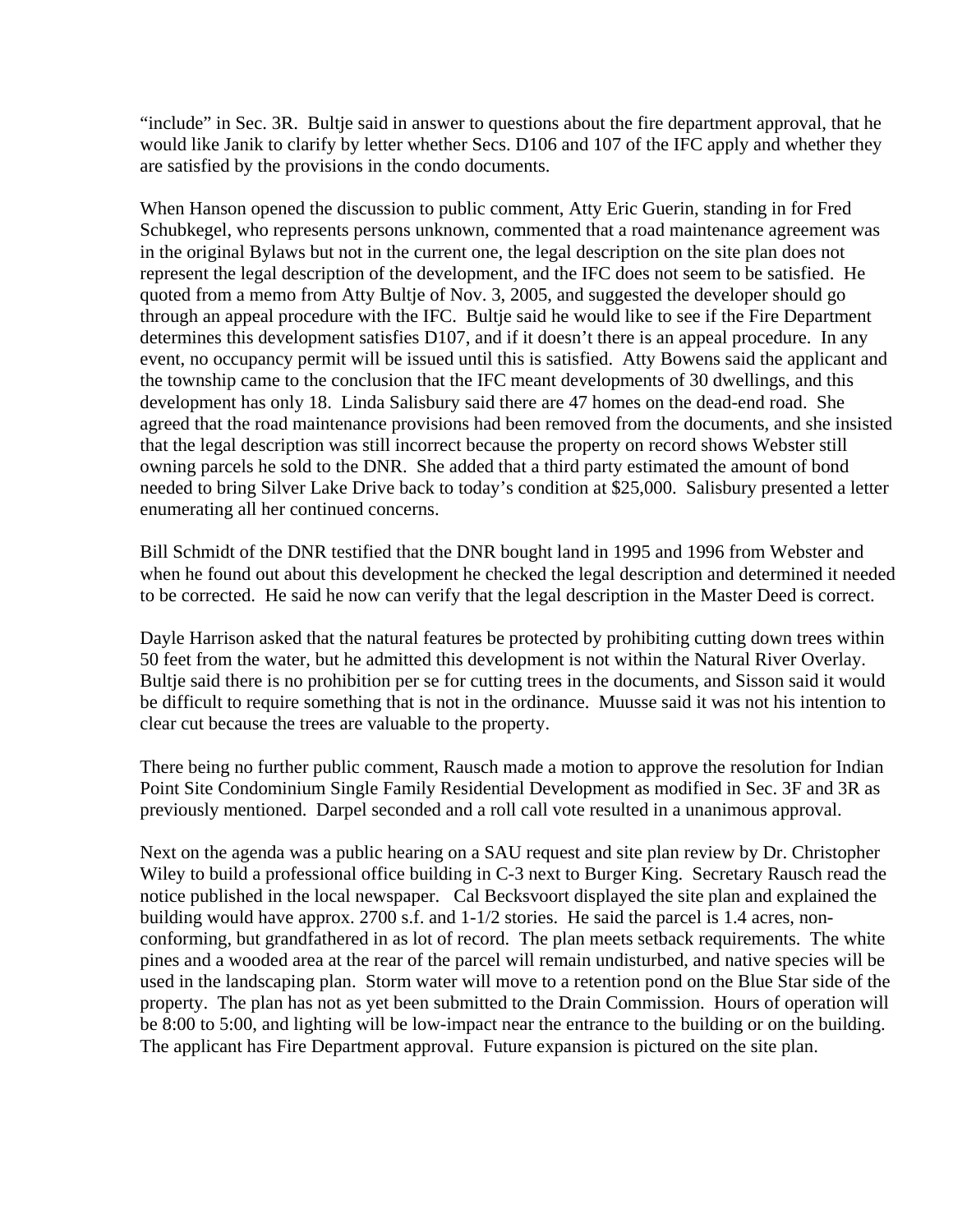Sisson reviewed his memo of March 23 emphasizing that the use is not listed in C-3 either by right or SAU and the distance between driveways would not be within the provisions of the Ordinance. The applicant would have to arrive at an agreement with adjacent property owners to use a shared drive or get a variance from the ZBA. However, it was pointed out that Burger King would not be amenable to that, and the lot on the other side is only 50 feet wide, non-buildable. Beyond that is Kingfisher Cove.

Marczuk brought up the sidewalk in front of Burger King and asked if it would be continued along this parcel. Hanson said Fire Marshall Janik pointed out that the fire hydrant is on the south side of Blue Star, which would require laying hoses across Blue Star. Hanson said he could foresee traffic problems and he asked about the large amount of fill proposed. Becksvoort replied that the site is very low compared to Burger King; the fill will direct storm water away from the rear where there may be wetlands, and Dr. Wiley wants a basement for storage.

When Hanson opened the hearing to public comment, Anne Wiley asked what the second alternative to the driveway problem was, and Sisson said a ZBA variance. She also wondered if a bike path was necessary. Pete Palazzolo said he approved of the office building. Deb Colvin, Kingfisher Cove, said she appreciated the low-impact lighting proposed. Rausch made a motion to close the public portion, and Marczuk seconded. The motion carried.

The applicant was advised that the next step is to attempt to get the neighboring property owners to sign an agreement to share a driveway by means of a certified letter, which can be presented to the ZBA in the event the neighbors are not willing to enter into an agreement. Also the applicant should agree to sign a petition for a special assessment district for a bike path easement along Blue Star.

Rausch made a motion to approve the SAU for Wiley's office building as being in compliance with Secs. 40-468 (13) and 40-693 (b) of the Zoning Ordinance. Marczuk seconded and the motion carried. In the discussion in answer to a question about the fire hydrant, Hanson said the Fire Department and the Kalamazoo Lake Sewer and Water Authority would have to decide whether a hydrant was needed on the north side of Blue Star.

Rausch made a motion to approve the site plan for Wiley's office building with the following conditions: (1) That the Drain Commission give its approval; (2) That the Road Commission give its approval; (3) That a variance be approved for the driveway; (4) That the site plan be in compliance with all other regulations; and (5) That an easement for a future bike path be provided and that there be agreement to sign a petition for a special assessment district therefor. Darpel seconded. Rausch amended her motion to add (6) That the optional lighting shown on the site plan not be required. Darpel seconded, and the amended motion carried.

Hanson invited the engineer from Nederveld for Pete Palazzolo to present the revised plan. He stated that the addition has been reduced to 9900 s.f. and parking to 14 spaces, there will be no drive on the north side, the landscaping plan buffers the neighbor to the south, and there will be a landscaped berm and detention area along the right-of-way. Topographical and boundary details are included in the plan, but the landscape plan seemed to be missing. The Fire Department's access will be on the south side, and the trash receptacle can be moved to the south side of the building.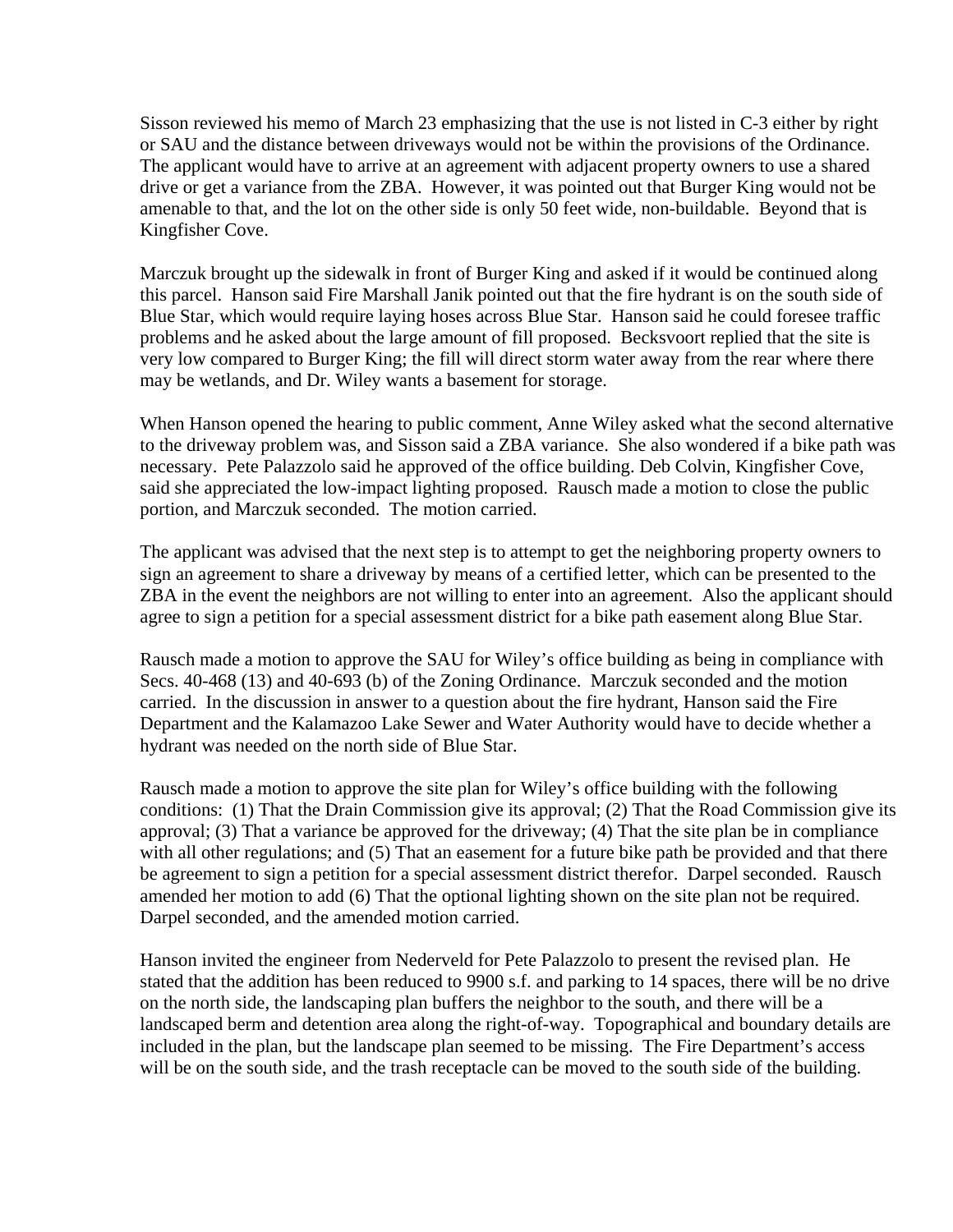There will be one phase to the building process, and Palazzolo said the building is almost 100 feet farther back from the road.

Hanson referred to the Health Department letter of March 13 in which approval is given conditioned upon the present number of employees, and the statement is made that if the present system fails a pump and haul system would be the only alternative. Hanson wondered why 14 parking spaces appear on the plan, adding that the parking should not be in the front. Palazzolo replied that the number of parking spaces was a compromise from what the architect said state code required for the size of the building. He said he might employ only one additional part time person. He added that he had a maintenance agreement to keep watch on the septic system.

Jerry Menear, the south side neighbor, said he approved the SAU and expansion and did not feel he needed the buffer. Letters in support came from Menear as well as from Gary DeMond, Krista Cadwallader, Patty Birkholz, Ricki Levine, David Barkman, Ron and Bonnie Wilkins, Jim and Bonnie Unwin, Stacy Aldrich, Marilyn Starring and Catherine Simon.

John Huyge, the north side neighbor, said he was concerned about the natural drainage toward his property, and he presented his letter in opposition and a petition signed by 73 residents within a mile of the gelato plant. Palazzolo said the petition seekers were giving incorrect information and he had to hire a lawyer, Atty Jim Brown, who questions the validity of the signatures on the petition. Dana Magida, 2638 Blue Star, denied that wrong information was given and added that those living close to M-89 were "ecstatic" to sign because of their fear of more commercial near where the truck stop will be built. She questioned whether the additional building space could be just for storage.

Hanson stated that this SAU can only be continued when the property is sold if it remains a milk processing facility. Darpel stated that he thought it was not good business sense to so greatly expand this non-conforming industry on a 1.7-acre lot with a "maxed out" drainage system, when the product may be extremely successful and there may be a need to add employees.

Marczuk made a motion to again table the Palazzolo gelato plant SAU and expansion, and Rausch seconded. The motion carried with Darpel voting "No." The PC gave Palazzolo the following advice: (1) Keep employee numbers consistent with Health Department letter of March 13; (2) Provide a landscape plan in compliance with the Industrial Zone, including a berm to the north to protect the neighbor; (3) Possibly reconfigure building to get rid of the long front wall; and (4) Remove garbage container from the front yard.

The meeting adjourned at 11:25 P.M. The next regular meeting is April 24 at 7:00 P.M.

\_\_\_\_\_\_\_\_\_\_\_\_\_\_\_\_\_\_\_\_\_\_\_\_\_\_\_\_\_\_\_\_\_\_\_\_\_\_ \_\_\_\_\_\_\_\_\_\_\_\_\_\_\_\_\_\_\_\_\_\_\_\_\_\_\_\_\_\_\_\_\_\_\_

Betty A. White, Recording Secretary Sandy Rausch, Secretary